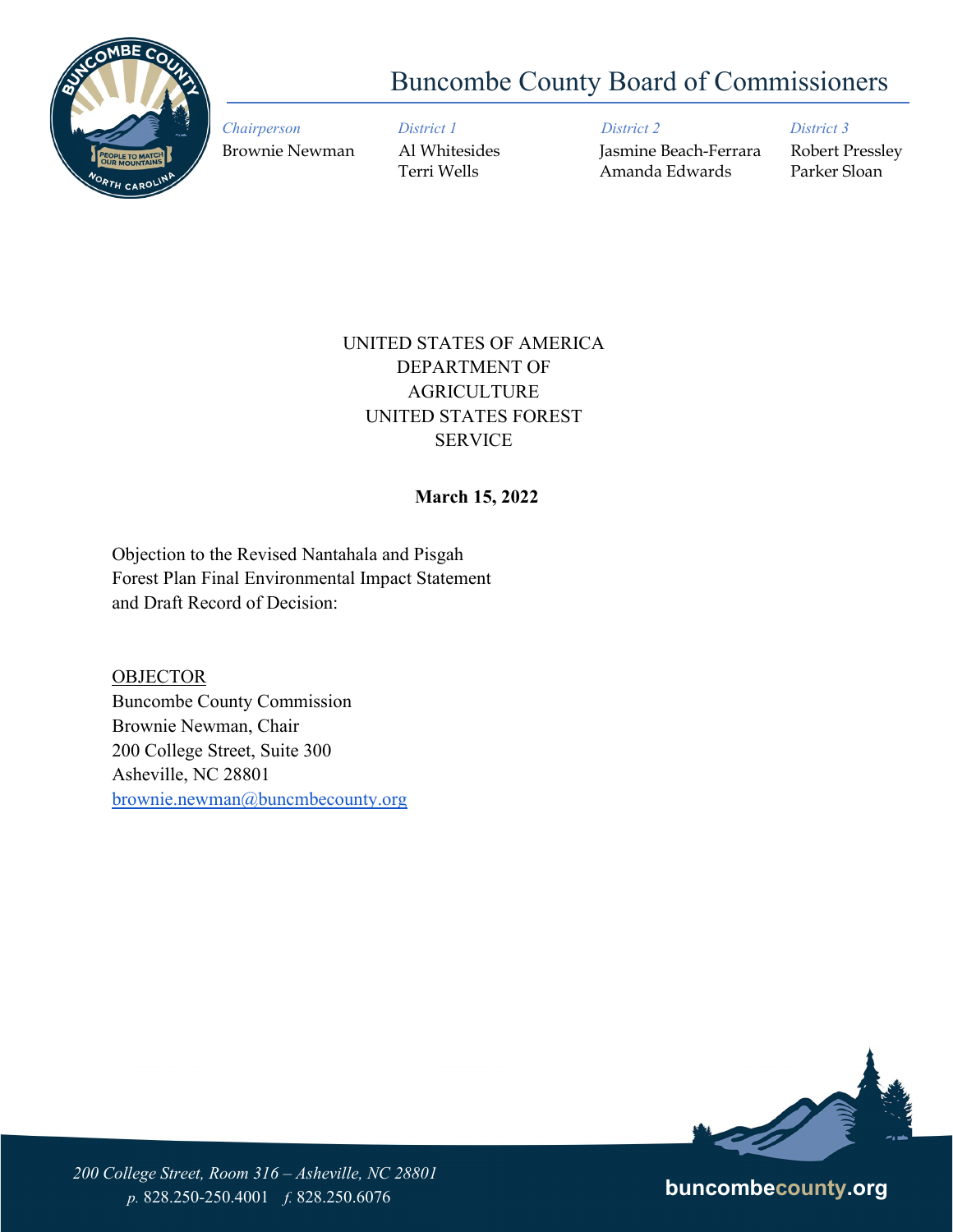# **NOTICE OF OBJECTION AND STATEMENT OF REASONS**

*Submitted via electronic portal*:

Nantahala and Pisgah National Forests Plan Revision Objection

Ken Arney Regional Forester USDA Forest Service Southern Region 1720 Peachtree Road NW Suite 760S Atlanta, GA 30309

James Melonas Forest Supervisor United States Forest Service ATTN: Objection Coordinator 160 Zillicoa Street, Suite A Asheville, NC 28801

cc: Randy Moore, Forest Service Chief, U.S. forest Service Headquarters, 1400 Independence Avenue, SW, Washington, D.C., 20250-0003

#### **NOTICE OF OBJECTION**

Pursuant to 36 C.F.R. § 219, Subpart B, the above party objects to the Nantahala and Pisgah Revised Forest Plan Final Environmental Impact Statement and Draft Record of Decision. The Responsible Official is James Melonas, Forest Supervisor, and the Reviewing Officer is Ken Arney, Regional Forester. The Nantahala and Pisgah Revised Forest Plan Final Environmental Impact Statement and Draft Record of Decision were published on January 21, 2022, with public notice appearing in the *Asheville Citizen Times*, initiating a 60-day objection period. This objection is timely.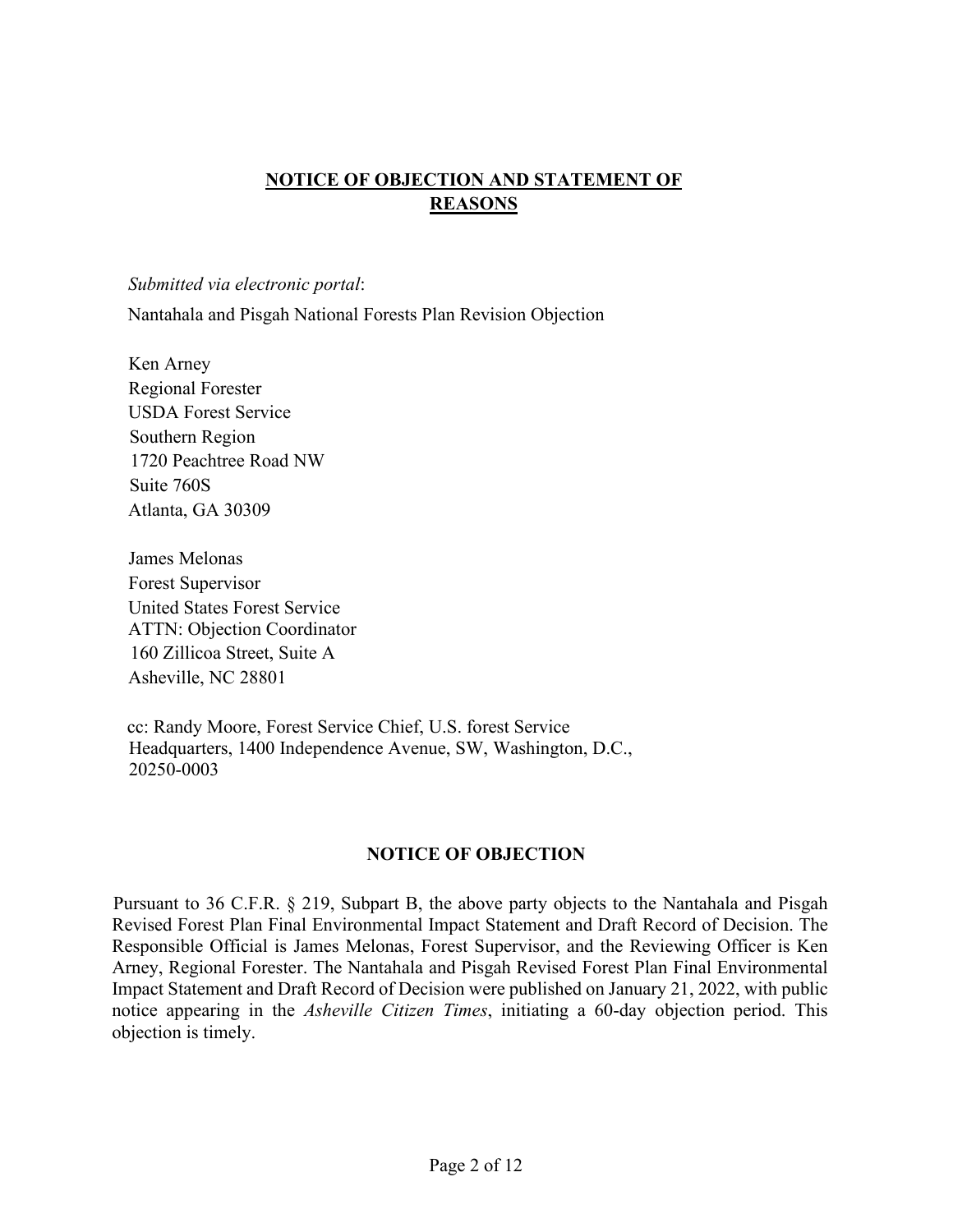#### **PREVIOUS COMMENTS**

The Buncombe County Commission has submitted previous substantive formal comments during public comment periods for the Nantahala and Pisgah Forest Plan. The previous comments were within the scope of the proposed plan, specific to the plan, and had a direct relationship to the plan.

Specifically, the Buncombe County Commission submitted two unanimous bipartisan resolutions supporting the protection of the entire Craggy/Big Ivy area, including the Ivy Knob, Snowball Mountain, Ox Creek, and Shope Creek portions. It additionally recommended the Craggy Wilderness and National Scenic Area and encouraged the U.S. Forest Service to support these designations. It highlighted the widespread public support and the long history of local community support for protecting all of Big Ivy. Buncombe County supported the protection of the entire Big Ivy area not only because of its incomparable scenic value, but also because of the entire area's importance for protecting water quality, its old-growth forests and other biological values, and its world-class recreational setting and experience.

Both resolutions that were passed by the Buncombe County Commission in 2016 and 2020 included detailed and substantive comments describing the unique conservation attributes of the Craggy/Big Ivy section of Pisgah National Forest. These attributes were neither protected nor analyzed in the ROD and FEIS. Additionally, the Forest Service chose not to even study the Craggy National Scenic Area proposal recommended by the Buncombe County Commission but offered no explanation for this decision.

#### **SUMMARY OF OBJECTION**

Buncombe County is the most populous county within the 18-county footprint of the Nantahala-Pisgah Forest Plan. Its county seat is Asheville, the largest city in the Pisgah-Nantahala Forest Plan's footprint.

Buncombe County's economy is especially dependent on recreation, tourism, and scenery. Over 70 miles of the Blue Ridge Parkway pass through Buncombe County, including the most visited sections of the Blue Ridge Parkway. Craggy Gardens is the most popular and photographed spot along the Parkway and an important part of Buncombe County's recreation and tourism. Over 500,000 visitors travel to Craggy Gardens each year for its scenic views.

The Big Ivy section of Pisgah National Forest is most of the Craggy viewshed. The Craggy/Big Ivy section of Pisgah National Forest also provides the drinking water for the rapidly growing town of Weaverville and the surrounding area. Buncombe County's water quality and supply is especially important to sustaining its future.

The Craggy/Big Ivy section of Pisgah National Forest is also home to Buncombe County's last and only old-growth forests. Over 1,500 acres of these ancient forests have been placed in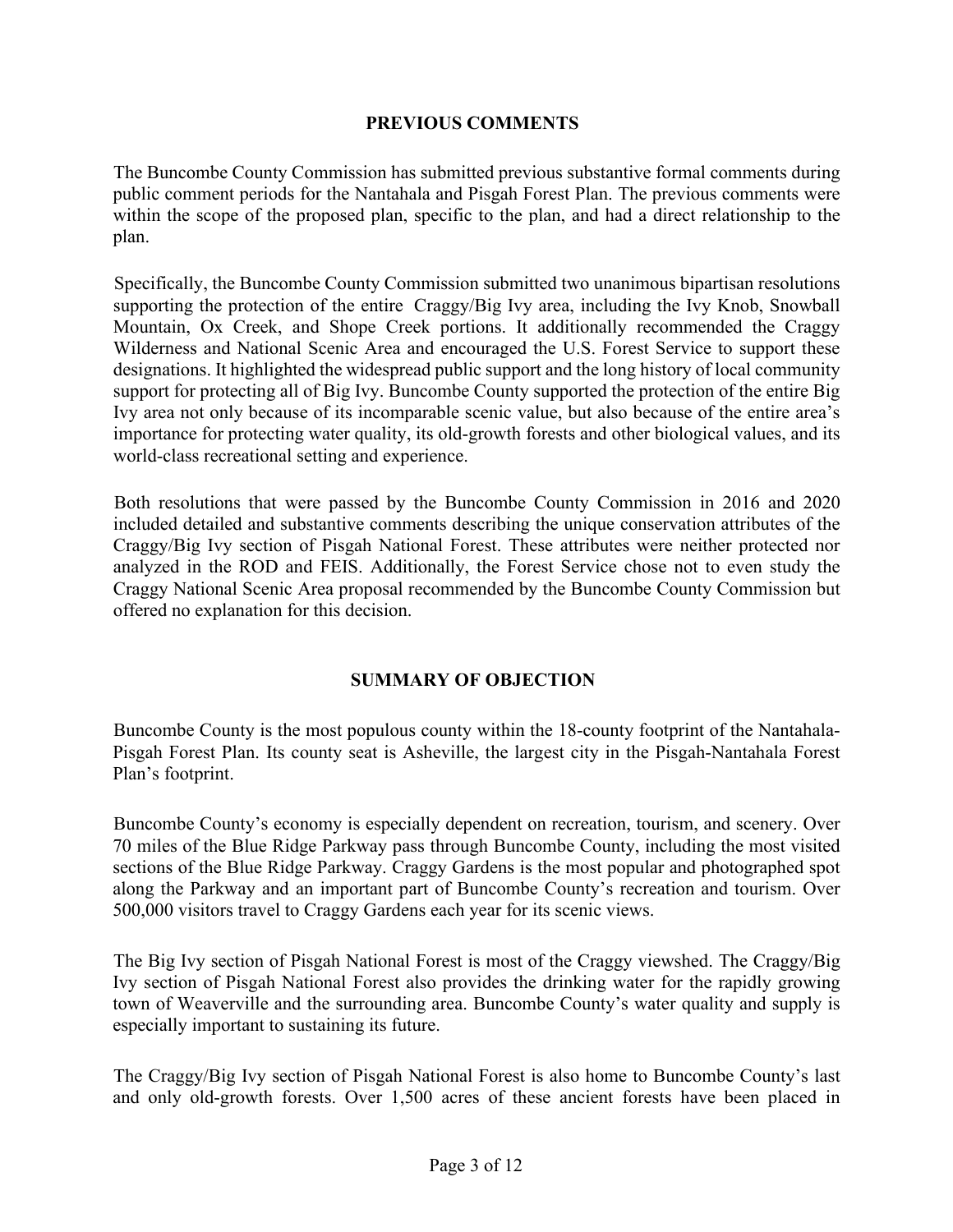management areas considered "suitable for timber production," where the Forest Service has prioritized logging. The plan states misleadingly that future projects will not be proposed for the "primary" purpose of timber production, but makes clear that logging and road construction would nevertheless occur in order to meet both acreage and timber volume targets–i.e., timber production. The plan does not provide guidelines requiring the protection of old growth, rare biological values, or unroaded areas within areas considered suitable for timber production.

The Forest Service failed to consider the impact of its management allocations on Buncombe County. It failed to properly analyze as a reasonable alternative the protection of the entire area for its scenic, water, biological, and recreational values, including over 4,000 acres in the Ivy Knob, Snowball Mountain, Ox Creek, and Shope Creek portions of the Craggy/Big Ivy section of Pisgah National Forest. The Forest Service also improperly failed to include these key conservation and recreation areas in its Forest Scenic Area designation. The Forest Service also failed to fully consider and analyze the proposed Craggy National Scenic Area with embedded wilderness designation for an expanded Craggy Mountain Wilderness Area..

Buncombe County seeks a change to the final plan that would include those 4,000 acres of Snowball Mountain, North Fork, Shope Creek, and Ox Creek in its Forest Scenic Area and fully consider recommending the proposed Craggy National Scenic Area.

## **REASONS FOR OBJECTION**

The 16,000-acre Craggy/Big Ivy section of Pisgah National Forest is a unique and special section of the Pisgah Nantahala National Forest that has widespread public, political, stakeholder, and local community support to be designated a Craggy National Scenic Area.

The Craggy/Big Ivy section of Pisgah National Forest includes world-class trails, waterfalls, panoramic views, trout streams, and ancient forests—just 15 miles from downtown Asheville, N.C. Craggy is one of the largest old-growth forests in the East, home to dozens of rare and endangered species. It also boasts some of the steepest downhill mountain biking and best trail running in the country. Climbers ascend sheer granite faces, and hikers trek beneath ancient trees and emerald spruce-fir forests.

The 1,000-mile Mountains to Sea Trail—North Carolina's state trail, stretching from the Smokies to the Outer Banks—rolls along Craggy's ridgeline. Craggy/Big Ivy also includes the mile-high, 360-degree views from Craggy Gardens and Craggy Pinnacle along the Blue Ridge Parkway.

Water abounds in Craggy, including 70-foot Douglas Falls. Native brook trout shelter in cold headwater streams, which supply drinking water to Weaverville and Mars Hill, two rapidly growing municipalities. That water is also important to area farmers and communities.

The Craggy/Big Ivy section of Pisgah has superlative scenic character and integrity with recreational and economic importance. Over 500,000 visitors per year enjoy this area's scenic grandeur from the Blue Ridge Parkway. Around 5,000 drivers each day are greeted by the Craggy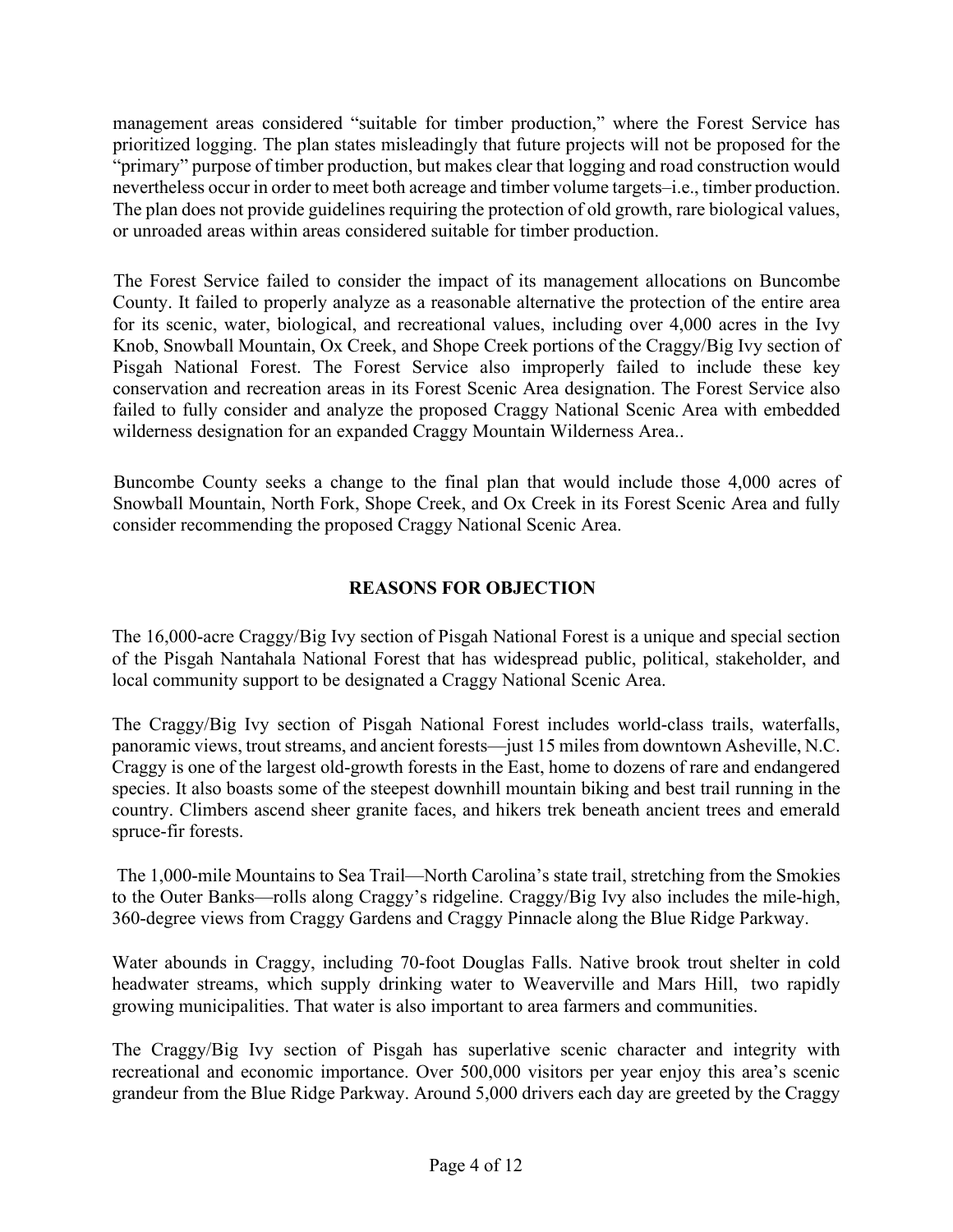viewshed as they travel to Buncombe and Madison Counties from the north. 92% of the proposed Craggy National Scenic Area is visible from just a few popular and close-by vantage points and the immediate quarter-mile foreground of roads and trails.

Craggy/Big Ivy is surrounded by over 100,000 acres of protected wildlands, including national parklands, private conservation easements, state parklands, and two protected municipal water supplies.

Craggy/Big Ivy includes nearly 5,000 acres of State Natural Heritage Areas and a designated Research Natural Area. Craggy/Big Ivy also features some of the region's best examples of rich cove forest. Nearly every major ecozone occurs in Big Ivy, from spruce-fir forest to bottomland wetlands.

Over 10,000 people submitted comments to the U.S. Forest Service in support of the Craggy National Scenic Area. The Craggy National Scenic Area has also received unanimous bipartisan resolutions of support from the Buncombe County Commission and Asheville City Council, and over 150 local businesses and organizations support the Craggy National Scenic Area. In addition, the full Craggy National Scenic Area also has the full and immediate endorsement of the Nantahala-Pisgah Forest Partnership–a coalition of 30 diverse organizations who have been working together to find common ground on the Pisgah-Nantahala National Forest since 2013.

The Nantahala Pisgah Forest forest plan **excludes 4,000 acres and places it in its highest-priority logging designation**. These highest-priority logging areas in Craggy/Big Ivy include 1,500 acres of old-growth forest, the headwaters of the Ivy River (the drinking water source for the town of Weaverville), and the Snowball Trail, one of the most popular trails along the Blue Ridge Parkway. The Craggy National Scenic Area designation was also dismissed and never studied by the Forest Service without any explanation.

The best and highest use of Craggy/Big Ivy is as a Forest Scenic Area/National Scenic Area that protects this world-class viewshed, ancient forest, rare species refuge, recreational hub, and critical drinking water supply for Buncombe County.

## **A. The Forest plan failed to properly analyze 4,000 acres of Craggy/Big Ivy.**

The U.S. Forest Service failed to adequately analyze 4,000 acres of the most important recreation and conservation areas in the Craggy/Big Ivy section of Pisgah National Forest.

The Matrix Management Area designation for 4,000 acres of Craggy overlooks multiple detailed comments from biologists, botanists, recreation leaders, and the local community highlighting the Forest Service's inadequate and inaccurate assessments of the Snowball, North Fork, Shope Creek, and Ox Creek sections of Craggy.

Rather than ground-truth and properly analyze the important values submitted by Buncombe County and its residents, the Forest Service delineated a scenic area based on a desktop analysis of visibility from a portion of the Blue Ridge Parkway. The Forest Service did not consider scenic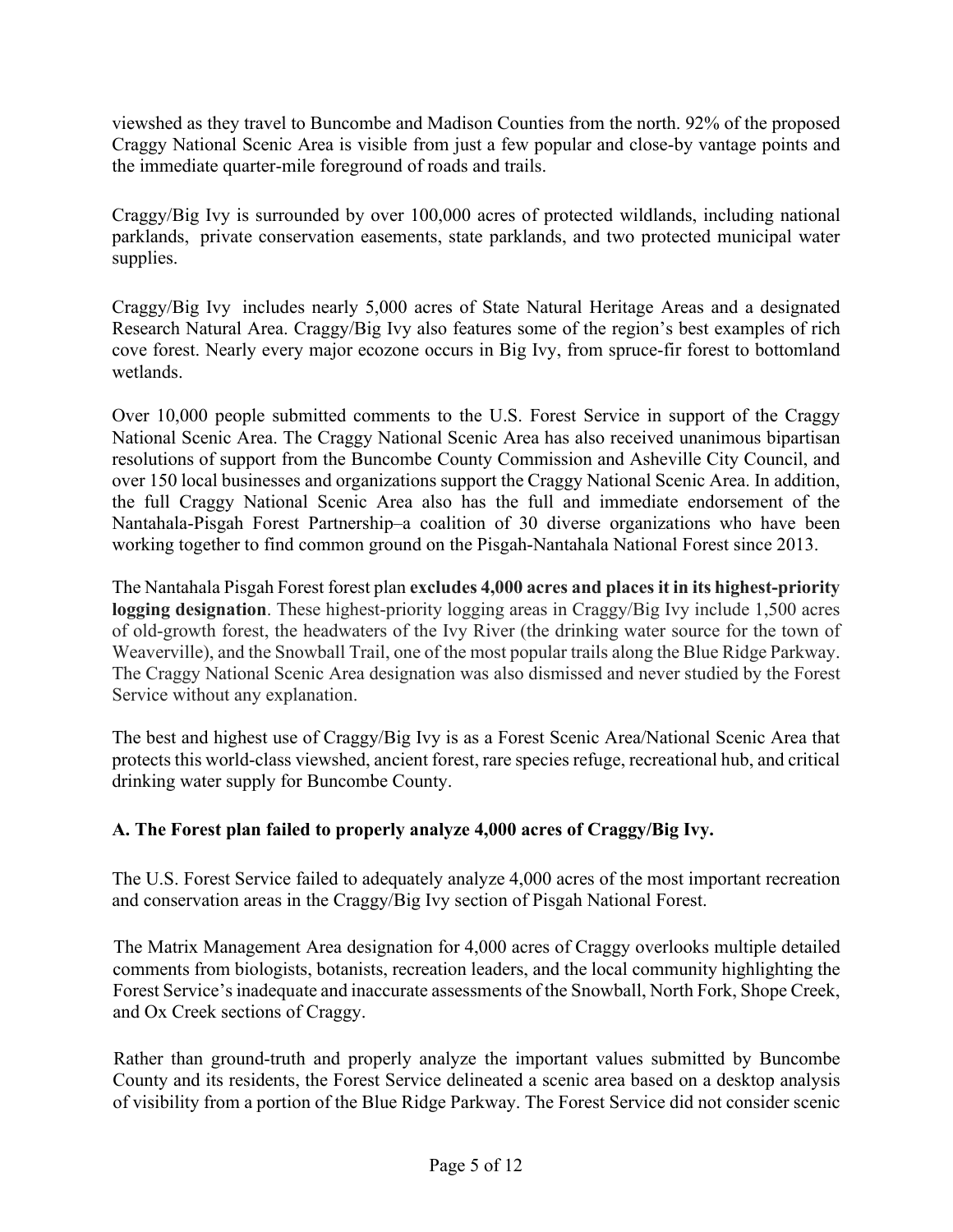integrity based on other significant vantage points, even though a field-verified scenic viewshed analysis was available and submitted along with the County's resolution. Moreover, the Forest Service failed to consider the importance of the full area for protecting water resources, biological values, and recreation.

The inadequate and inaccurate analysis of Craggy failed to include any consideration of the following key attributes of the 4,000 acres placed in Matrix Management Area:

1. **The significance of protecting the Ivy River headwaters**. The Craggy/Big ivy section of Pisgah National Forest is the headwaters for the Ivy River, the drinking water supply for the town of Weaverville, N.C. Craggy's headwaters also provide an alternate drinking water supply for the town of Mars Hill, and the Ivy River headwaters are also interconnected to the Asheville water system.

The Town of Weaverville is experiencing rapid population growth and development, and it is currently evaluating a multimillion dollar upgrade to its wastewater treatment facility on the Ivy River downstream of Craggy/Big Ivy. Increased sedimentation from active management in Big Ivy will have a significant impact on water treatment facility costs and water quality for tens of thousands downstream.

Guided by North Carolina regulations, in the late 1990s, both Buncombe and Madison Counties developed and enacted watershed protection ordinances controlling land use development and related issues in the watershed area. The Ivy River Source Water Protection Plan was drafted in 2013 and notes the significant impacts of logging on the Ivy River's water quality.

The North Carolina Division of Water Resources, Public Water Supply (PWS) Section, completed in 2010 a Source Water Assessment Report for the Ivy River. The assessment results indicated an Inherent Vulnerability Rating of Higher due to physical characteristics of the watershed.

The Ivy River also provides water for several local businesses and farms in the local Big Ivy community that have been advocating for stronger protections of the forest since the 1980s. The community of Big Ivy rallied to stop logging projects in the Craggy/Big Ivy section of Pisgah National Forest in the 1980s, which led to plan amendment in 1994 that suspended logging in the Big Ivy section of Pisgah.

2. **1,500 acres of old-growth forests**. Dr. Alan Smith, emeritus professor of biology at Mars Hill University, has inventoried over 1,500 acres of old-growth in the Snowball and North Fork sections of Big Ivy.

3. **Habitat for federally listed endangered species and species of conservation concern**. The portions of Craggy placed in Matrix shelter a diversity of wildlife and provide habitat for federally listed species and species of conservation concern, including Carolina Northern flying squirrel, spruce-fir moss spider, rock gnome lichen, Northern long-eared bat, tricolored bat, little brown bat, and cerulean warbler.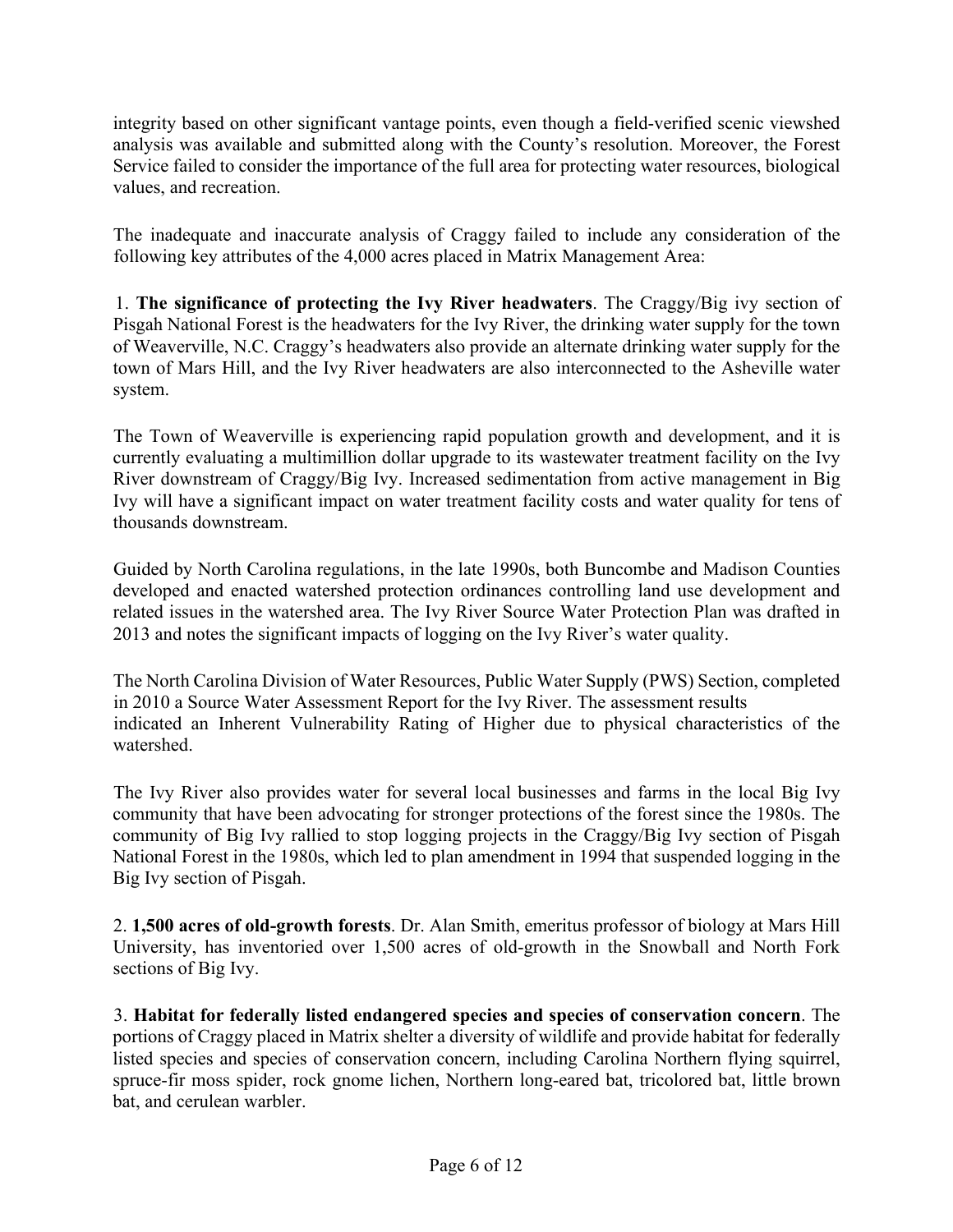4. **Four North Carolina Natural Heritage Areas within or adjacent to Craggy**. The North Fork section of Craggy shares a boundary with the 700-acre Price Creek/Coxcomb Mountain Natural Heritage Area (2157), with a collective, representational, and overall ranking of High. It also contains the 200-acre ivy Knob Natural Heritage Area (25) and the 50-acre Ivy Creek Natural Heritage Area. The Snowball section of Craggy shares a boundary with the 500-acre Reems Creek Bowl Natural Heritage Area, which protects the Town of Woodfin's drinking water supply. It also has a collective, representational, and overall rating of High.

5. **Scenic Values and Recreational Settings of the Snowball and Big Butt Trails**—Snowball Trail is one of the most popular trails along the Blue Ridge Parkway. The Snowball Trail is located near the Craggy Gardens Picnic Area and Visitor Center, two of the most popular destinations along the Blue Ridge Parkway. Over 500,000 people visit this area annually. The Snowball Trail is one of the Parkway's most popular footpaths, stretching six miles along a rolling high-elevation ridgeline. The Snowball Trail includes panoramic vistas from Hawkbill Rock and ends at the Little Snowball Fire Tower cultural heritage site. The Snowball Trail corridor provides habitat for several rare bird and bat species. The Snowball Trail also connects with the Mountains to Sea Trail, North Carolina's State Trail. The Big Butt Trail is contained within the plan's scenic area, but hikers' experiences depend on the viewshed from the trail. The trail's eponymous summit overlooks the Ivy Knob portion of the area, including areas where logging and road construction are anticipated.

6. **Little Snowball Fire Tower Heritage Site**: The Forest Service analysis of the Craggy/Big Ivy also fails to include any discussion of the Little Snowball Fire Tower site, an important cultural and community site for the Big Ivy community and the region. A fire tower constructed by the Civilian Conservation Corps was located at the end of Snowball Trail on a panoramic plateau that is now in the Matrix Management Area. The fire tower was later moved to the Big

Ivy

Community Center, but the vantage point remains significant. The tower itself, in its new location, is a source of pride and celebration. Each year, the community opens the fire tower to the public at festivals, and it is the anchor of the Big Ivy Historical Park. The tower is also a significant vantage point of areas that the Forest Service is opening for logging.

7. **Shope Creek contains old-growth forest and growing recreation use**. Shope Creek shelters old-growth forest and rare communities and is the closest section of national forest to Asheville. It is highly visible from the Blue Ridge Parkway. It contains waterfalls and rare species on its slopes, including several species of declining migratory songbirds like the cerulean warbler. Recent timber harvest resulted not only in harm to recreational and scenic values, but also introduced invasive plants and caused negative changes in forest composition. This area's popularity as an emerging recreation destination outweighs the board feet of timber that can be harvested here. Protecting Shope Creek for its recreation and conservation values should be the highest priority for this section of forest.

8. **Ox Creek shares a boundary with the Town of Woodfin Watershed**. When logging was proposed previously in the municipal portion of this watershed, massive public outcry resulted in permanently protecting this watershed from logging in 2005. Logging federal lands within this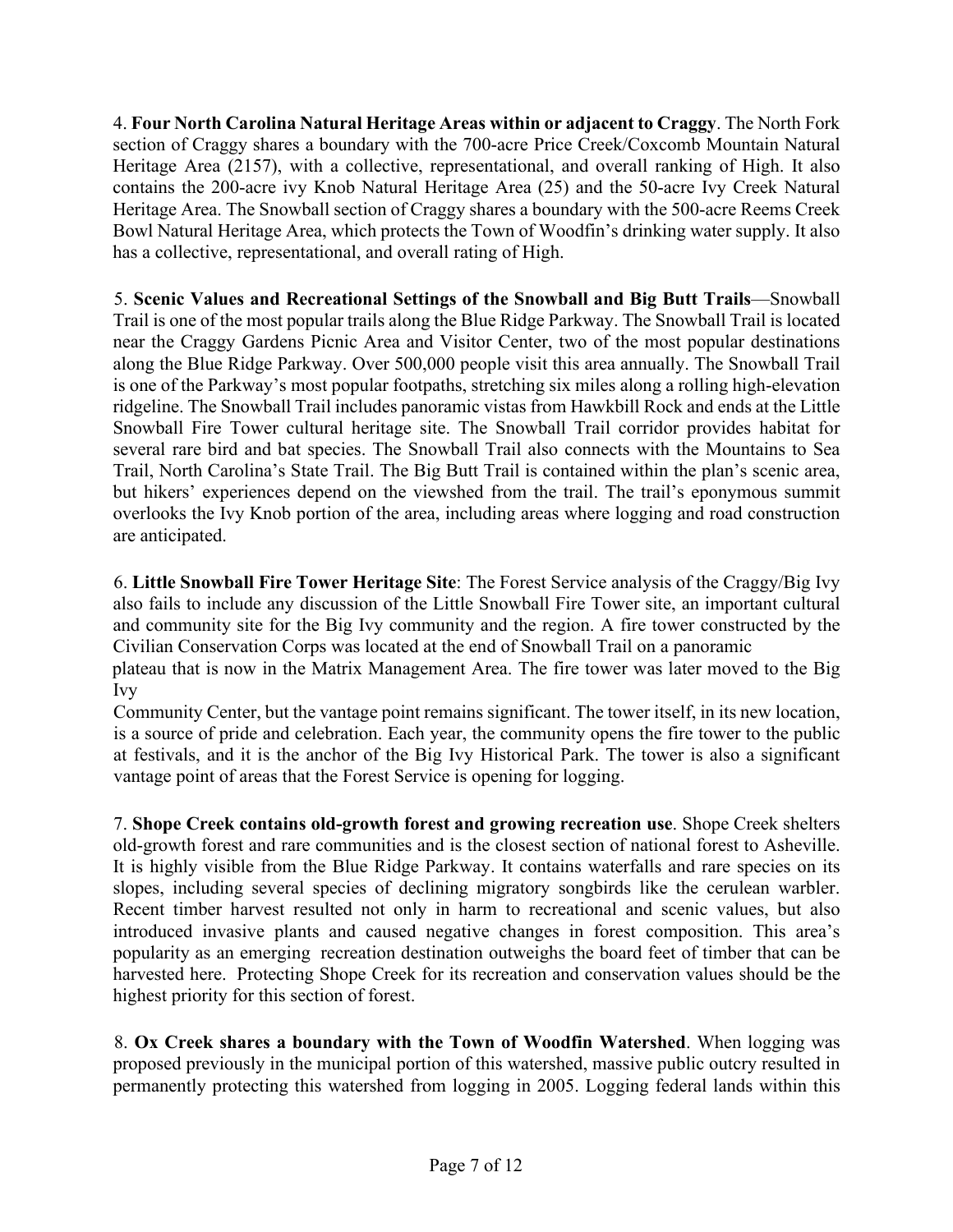otherwise protected water supply for a rapidly growing municipality would threaten water quality and raise concerns for the communities it serves.

9. **Ox Creek contains a portion of the Mountains to Sea Trail**. This 1,175-mile footpath from Clingmans Dome to Jockey's Ridge. It is North Carolina's official state trail and longest marked footpath. Ox Creek is also surrounded by the Blue Ridge Parkway and Southern Appalachian Highlands Conservancy conservation easements.

10. **Unanimous local, political, stakeholder, and public support for protecting all of Craggy**. The Buncombe County Commission has passed two unanimous bipartisan resolutions in 2016 and again in 2020 supporting the entire 18,000-acre Craggy National Scenic Area. Asheville City Council has also passed a unanimous bipartisan resolution in 2020 supporting the entire Craggy National Scenic Area. Despite including discussion of the area's future management on its agenda multiple times, the County is unaware of any substantial public opposition to the National Scenic Area proposal. Indeed, the County is aware that the Nantahala Pisgah Forest Partnership—a coalition of over 30 diverse organizations, including the forest products industry, hunting organizations, and recreation groups—have fully endorsed the entire Craggy National Scenic Area.

Over 150 local businesses and organizations have also endorsed the entire Craggy National Scenic Area.

In addition, over 300 community members attended a Forest Service meeting at the Craggy/Big Ivy Community Center in February 2015 to support the permanent protection of the Craggy/Big Ivy section of Pisgah National Forest. The community center was completely filled and standingroom-only, and many additional community members waited outside in the parking lot on a cold winter evening for the opportunity to express their support for protecting the Craggy/Big Ivy section of Pisgah National Forest.

Despite this clear mandate from the local community, political leaders, stakeholders and the public, the FEIS and ROD place over 4,000 acres of Craggy in the Matrix and Interface Management Areas, which are the highest-priority timber production designations..

The Forest Plan offers no explanation for excluding 4,000 acres of Craggy.Big Ivy and placing it in timber production management.

The Forest Plan inexplicably did not analyze the proposed Craggy National Scenic Area, stating: "Recommendation of the Big Ivy area as a National Scenic Area was considered in an alternative but not analyzed in detail in Chapter 2 of the EIS" (Appendix A, pp. 166-167).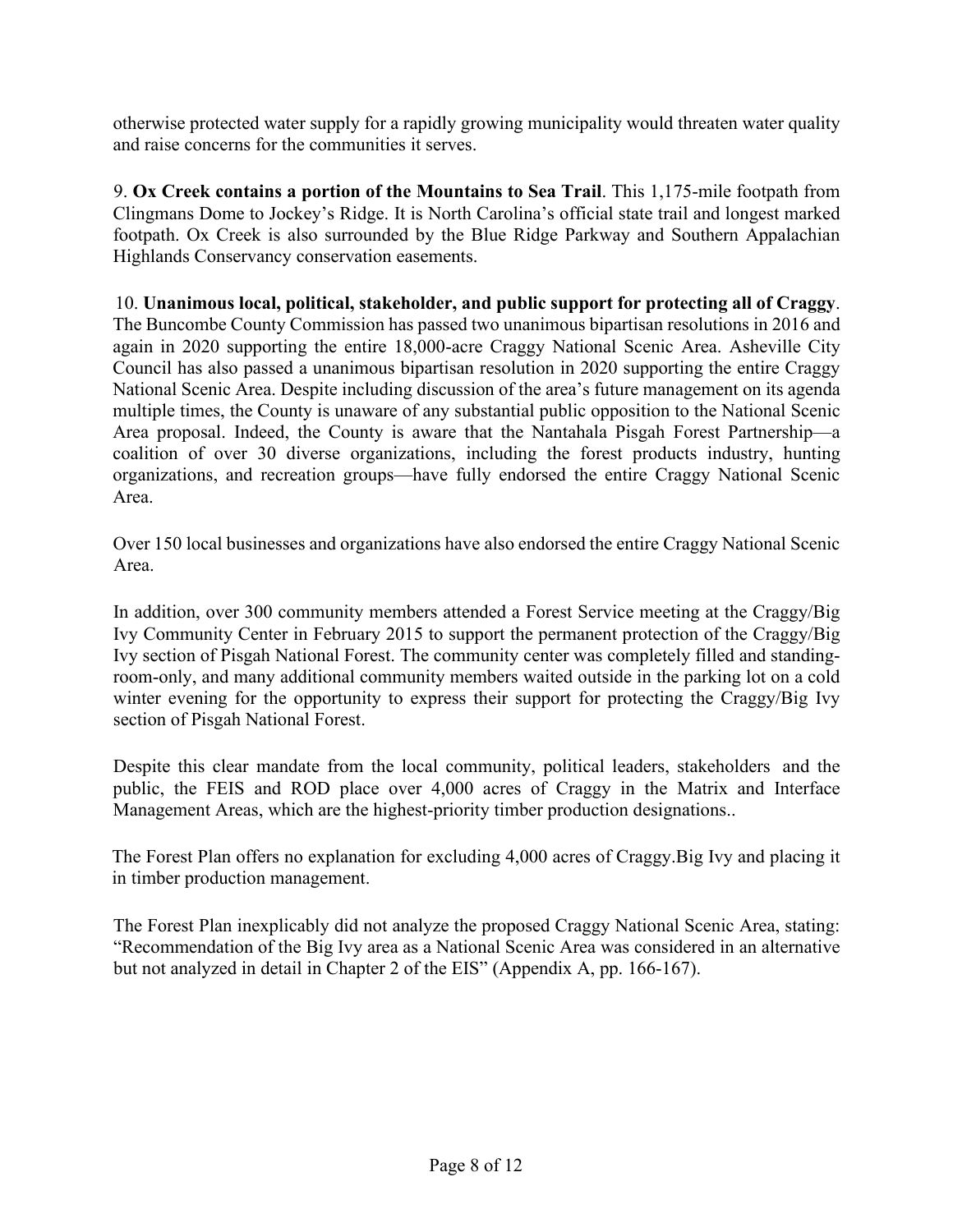In the Record of Decision, the forest plan states:

*"Thousands of commenters wrote in support of a National Scenic Area recommendation in the Craggy Mountains/Big Ivy area of the Appalachian Ranger District with the purpose of ensuring protection and preservation of natural resources, scenic quality, and recreation opportunities. The Forest Service recognizes the public interest in protection of this area and included a range of alternatives that respond to the desire for wilderness recommendation and resource protection in the Craggy Mountains area.*

*"Following the comment period, elements of the National Scenic Area proposal were folded into Alternative E which recommends an expanded area for recommended wilderness and allocates much of the remaining area as a Forest Scenic Area within the Special Interest Area Management Area. The variation in the management area allocation in the range of alternatives adequately addresses the diverse public interests and values in the Craggy Mountains, Big Ivy, Snowball Mountain, and Shope Creek areas by recognizing their ecological diversity, scenic values, and recreational uses"* (p. 56).

While it is true that portions of the broader Craggy/Big Ivy area were included in different management areas in different alternatives, some portions were *only* considered for timber production management, such as Shope Creek and Ox Creek. Furthermore, in the only alternative in which Ivy Knob and Snowball Mountain were considered for anything besides timber production management (Alternative C), the Forest Service provided no analysis of the benefits of more protective management to address the interests expressed by the public. In other words, it appears that the Forest Service considered the protection of Ivy Knob and Snowball Mountain to have no benefits. The County strongly disagrees.

In the Final EIS, the forest plan states:

*"Alternative E expands Craggy Mountain Forest Scenic Area from the original area designated in the current plan and identified in other action alternatives. The Forest Scenic Area area was increased from 1,840 acres in other alternatives to 11,501 total acres in Alternative E and renamed to the Big Ivy/Craggy Mountains Forest Scenic Area to reflect that the landscape is larger than the Craggy Mountain alone. Since this Forest Scenic Area incorporates Special Interest Area acres, as well as Research Natural Area and Recommended Wilderness Area acres, the table above reflects 8,224 acres of Special Interest Area with a desired High SIO, 3,222 Recommended Wilderness with a desired Very High SIO, and a 55 acres Research Natural Area with a desired High SIO. In total these 11,501 acres in the Big Ivy/Craggy Mountain Forest Scenic Area will comprise most of the national forest lands visible from the Blue Ridge Parkway at Pinnacle Gap and Craggy Gardens" (3-488).*

This description implicitly acknowledges that portions of the Blue Ridge Parkway viewshed are NOT protected at its most popular and most photographed vista. Furthermore, this description makes it painfully clear that the Forest Service did not consider the viewshed from other portions of the Parkway or other important area vantage points.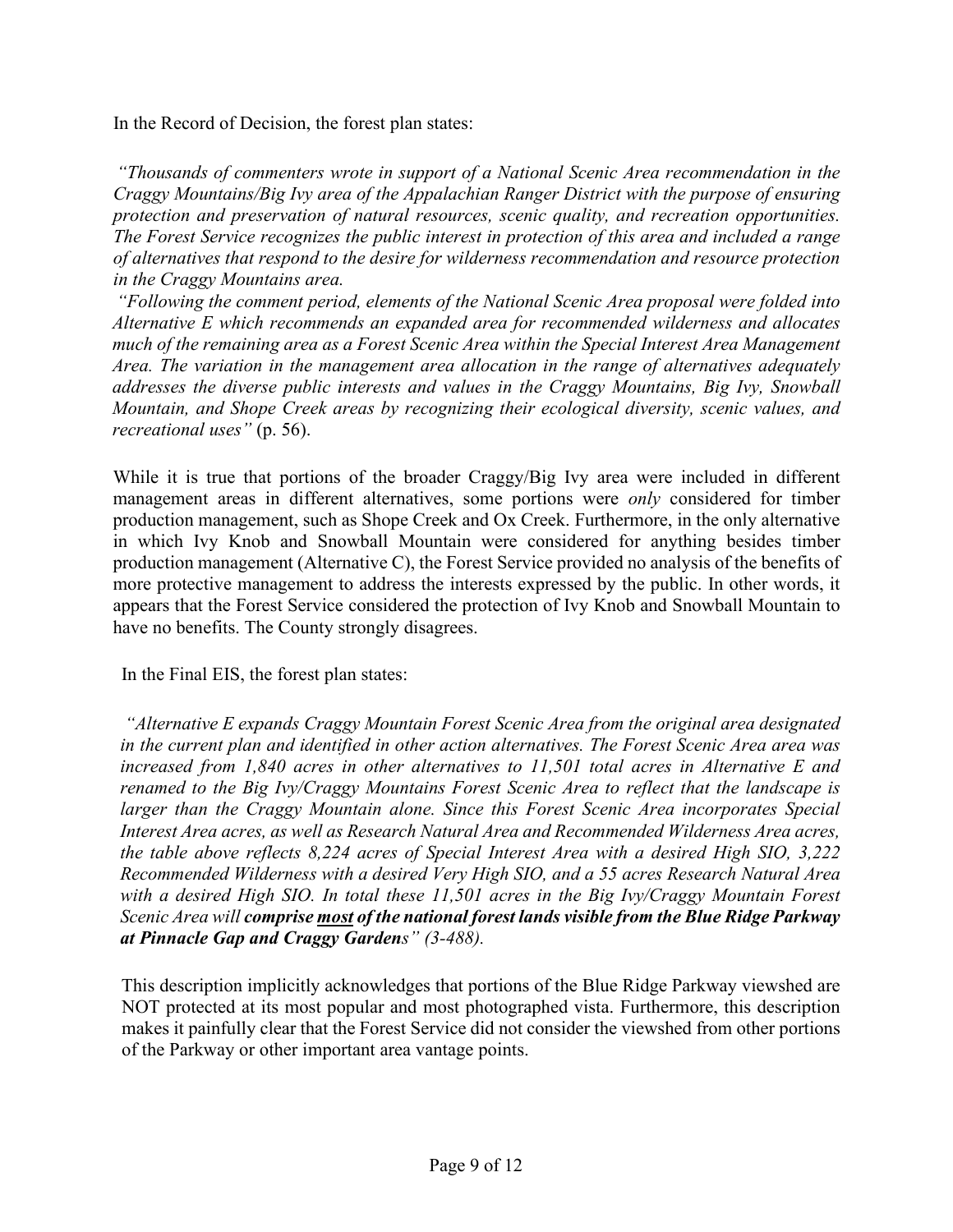In Appendix A, the forest plan states:

*"Several campaigns and form letters included comments advocating for the Big Ivy area of the Appalachian Ranger District to be recommended for wilderness and a National Scenic Area. Commenters pointed to the area's rich biodiversity, old growth forests, clean waters, connectivity to other protected lands, scenic quality and visibility from the Blue Ridge Parkway and widespread public support for these national designations"* (p.166).

The Forest Service provides no discussion anywhere in the ROD, FEIs, or Appendices for how it decided to exclude 4,000 acres of Craggy from Forest Scenic Area protection. It also provides no explanation for why it placed Snowball, Ivy Knob, Shope Creek, and Ox Creek in its highest priority logging designations.

Only one sentence in the entire 1,500-page document indirectly addresses the exclusion of 4,000 acres of Craggy:

*A portion of the Big Ivy area north of SR 197, and the western part of the Snowball Mountain area*  will be managed as Matrix and Interface MAs, allowing for vegetation management consistent *with those MAs"* (Appendix A, p. 167).

This is not analysis. A decision based on this conclusory statement would be wholly inadequate, arbitrary, and capricious.

The remedy is simple, and it already has complete local, public, political, and stakeholder support: Include the entire Craggy/Big Ivy area, including Ivy Knob, Snowball Mountain, Ox Creek, and Shope Creek in the Forest Scenic Area designation.

#### **B. The Forest Service failed to study the Craggy National Scenic Area proposal, the most popular and publicly supported portion of the entire Nantahala Pisgah Forest Plan.**

In "Alternatives Considered but Eliminated from Detailed Study," the Forest Plan states:

"*An alternative that proposed specific management for the greater Craggy Mountains area including a National Scenic Area recommendation for a 16,000-acre area of the Black Mountain Geographic Area including the Craggy Mountains, Coxcomb Mountain, Snowball Mountain, Shope Creek, and Ox Creek areas. Thousands of commenters wrote in support of a National Scenic Area recommendation in the Craggy Mountains/Big Ivy area of the Appalachian Ranger District with the purpose of ensuring protection and preservation of natural resources, scenic quality and recreation opportunities. The Forest Service recognizes the public interest in protection of this area and included a range of alternatives that respond to the desire for wilderness recommendation and resource protection in the Craggy Mountains area.*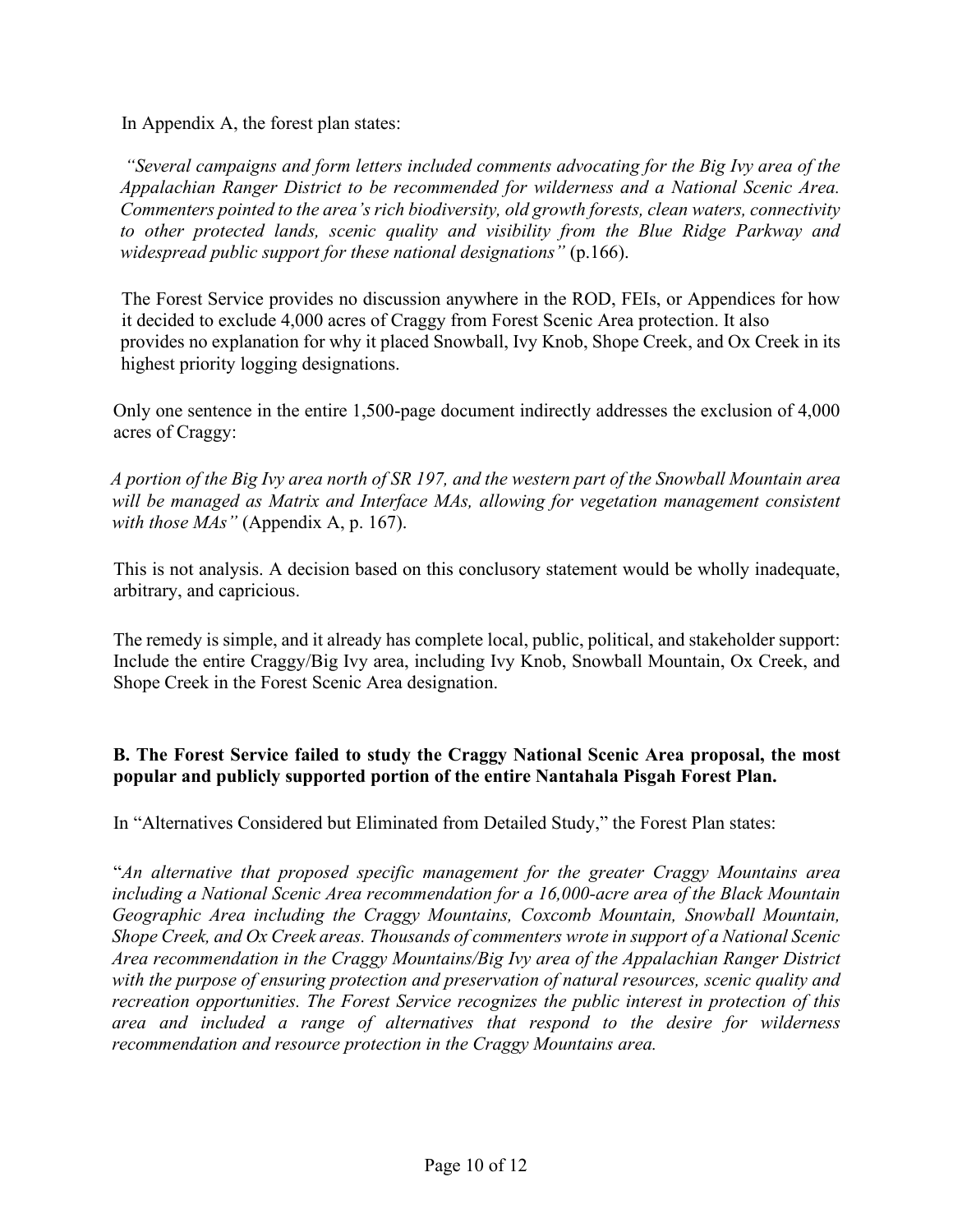*"Following the comment period, elements of the National Scenic Area proposal were folded into Alternative E which recommends an expanded area for wilderness and allocates much of the remaining area as a Forest Scenic Area within the Special Interest Area Management Area. The variation in the management area allocation in the range of alternatives adequately addresses the diverse public interests and values in the Craggy Mountains, Big Ivy, Snowball Mountain, and Shope Creek areas by recognizing their ecological diversity, scenic values, and recreational use*s"  $(2-27-28)$ .

This two-paragraph dismissal of the most popular and publicly supported portion of the Nantahala Pisgah Forest Plan is wholly inadequate. The "variation in the range of alternatives" does not at all adequately address the "diverse public interests and values of Craggy. Nowhere in the analysis comparing alternative land allocations for different Alternatives does the Forest Service explain how any alternative would be more or less responsive to public comments or the underlying values they sought to protect. The "public interests and values in the Craggy" section of Pisgah National Forest have been resoundingly clear and united in supporting the Craggy National Scenic Area.

The Craggy National Scenic Area proposal received more public, political, community, business, and stakeholder support than any other component of the Nantahala Pisgah Forest Plan. The U.S. Forest Service received an unprecedented, record-setting number of comments on the Nantahala Pisgah Forest Plan. Over 22,000 comments were received by the U.S. Forest Service. 92 percent of all comments supported more protected areas in the Nantahala and Pisgah National Forest. They also supported stronger and more permanent protections for the most important recreation and conservation areas in the Nantahala Pisgah National Forest.

Over 10,000 public comments—nearly half of all comments submitted on the Nantahala Pisgah Forest Plan—supported the complete Craggy National Scenic Area.

The Buncombe County Commission has responded to its constituents who have twice filled the commission chambers in support of protecting all of Craggy/Big Ivy. Asheville City Council has also passed a unanimous bipartisan resolution supporting the entire Craggy National Scenic Area. In addition, the Nantahala Pisgah Forest Partnership has endorsed the protection of all of Craggy/Big Ivy as a wilderness and national scenic area. Over 150 local businesses and organizations have also endorsed the entire Craggy National Scenic Area.

Despite this clear mandate from the local community, political leaders, stakeholders and the public, the Forest Service arbitrarily and capriciously decided not to study the Craggy proposal in detail. Instead, it placed over 4,000 acres of Craggy's most important conservation and recreation areas in the Matrix Management Area without any analysis or explanation.

The Forest Service failed to fully analyze the proposal with the most widespread public, community, political, and stakeholder support, and it offered absolutely no concrete explanation or analysis in the Forest Plan for this decision.